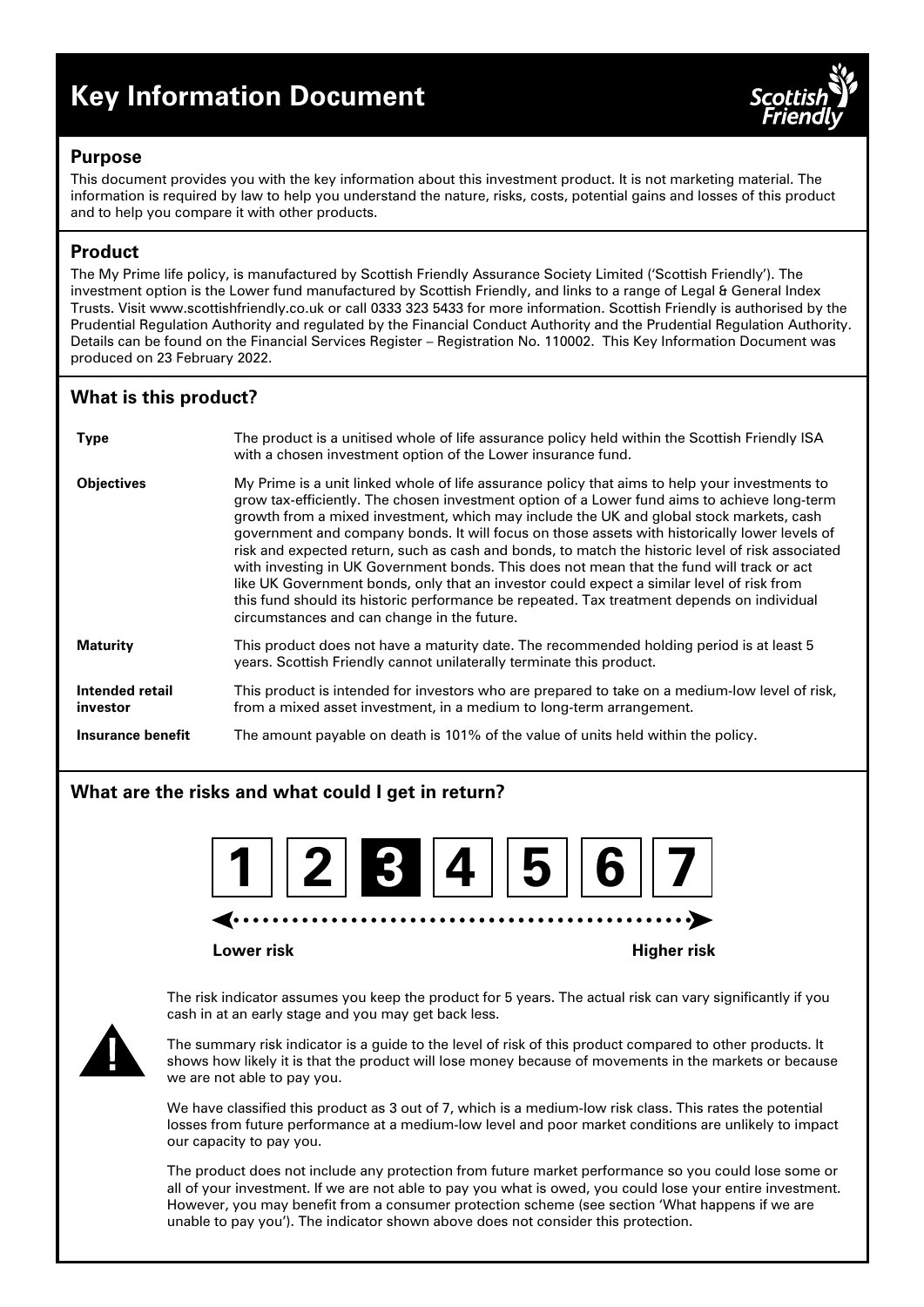| Investment                | £10,000                                               | 1 Year     | 3 Years  | 5 Years<br>(Recommended<br>holding period) |
|---------------------------|-------------------------------------------------------|------------|----------|--------------------------------------------|
| <b>Survival scenarios</b> |                                                       |            |          |                                            |
| <b>Stress</b>             | What you might get back after costs                   | £6,610     | £8,130   | £7,634                                     |
|                           | Average return each year                              | $-33.90\%$ | $-6.67%$ | $-5.26%$                                   |
| Unfavourable              | What you might get back after costs                   | £10,083    | £11,285  | £12,851                                    |
|                           | Average return each year                              | 0.83%      | 4.11%    | 5.14%                                      |
| <b>Moderate</b>           | What you might get back after costs                   | £10,878    | £12,870  | £15,227                                    |
|                           | Average return each year                              | 8.78%      | 8.77%    | 8.77%                                      |
| <b>Favourable</b>         | What you might get back after costs                   | £11,731    | £14,673  | £18,036                                    |
|                           | Average return each year                              | 17.31%     | 13.63%   | 12.52%                                     |
| <b>Death scenario</b>     |                                                       |            |          |                                            |
| Upon death                | What your beneficiaries might get back<br>after costs | £10.987    | £12,999  | £15,379                                    |

This table shows the money you could get back over the next 5 years, under different scenarios, assuming that you invest £10,000. The scenarios shown illustrate how your investment could perform. You can compare them with the scenarios of other products. The scenarios presented are an estimate of future performance based on evidence from the past on how the value of this investment varies, and are not an exact indicator. What you get will vary depending on how the market performs and how long you keep the product. The stress scenario shows what you might get back in extreme market circumstances, and it does not take into account the situation where we are not able to pay you.

The figures shown include all the costs of the product itself. The figures do not take into account your personal tax situation, which may also affect how much you get back. Your maximum loss would be that you lose all of your investment.

# **What happens if Scottish Friendly is unable to pay out?**

If you buy a policy with Scottish Friendly and we cannot pay the full amount due, you may be entitled to compensation under the Financial Services Compensation Scheme. The maximum level of compensation for claims against firms declared in default is 100% of the claim with no upper limit.

# **What are the costs?**

The Reduction in Yield (RIY) shows what impact the total costs you pay will have on the investment return you might get. The total costs take into account one-off, ongoing and incidental costs.

The amounts shown here are the cumulative costs of the product itself, for three different holding periods. They include potential early exit penalties. The figures assume you invest £10,000 at outset. The figures are estimates and may change in the future.

#### **Table 1: Costs over time**

The person selling you or advising you about this product may charge you other costs. If so, we will provide you with information about these costs and show you the impact that all costs will have on your investment over time.

| £10,000                     | 1 year  | 3 years | If you cash in after If you cash in after If you cash in after 5 years<br>(the recommended holding<br>period) |
|-----------------------------|---------|---------|---------------------------------------------------------------------------------------------------------------|
| <b>Total costs</b>          | £81     | £285    | £555                                                                                                          |
| Reduction in Yield per year | $0.8\%$ | $0.8\%$ | $0.8\%$                                                                                                       |